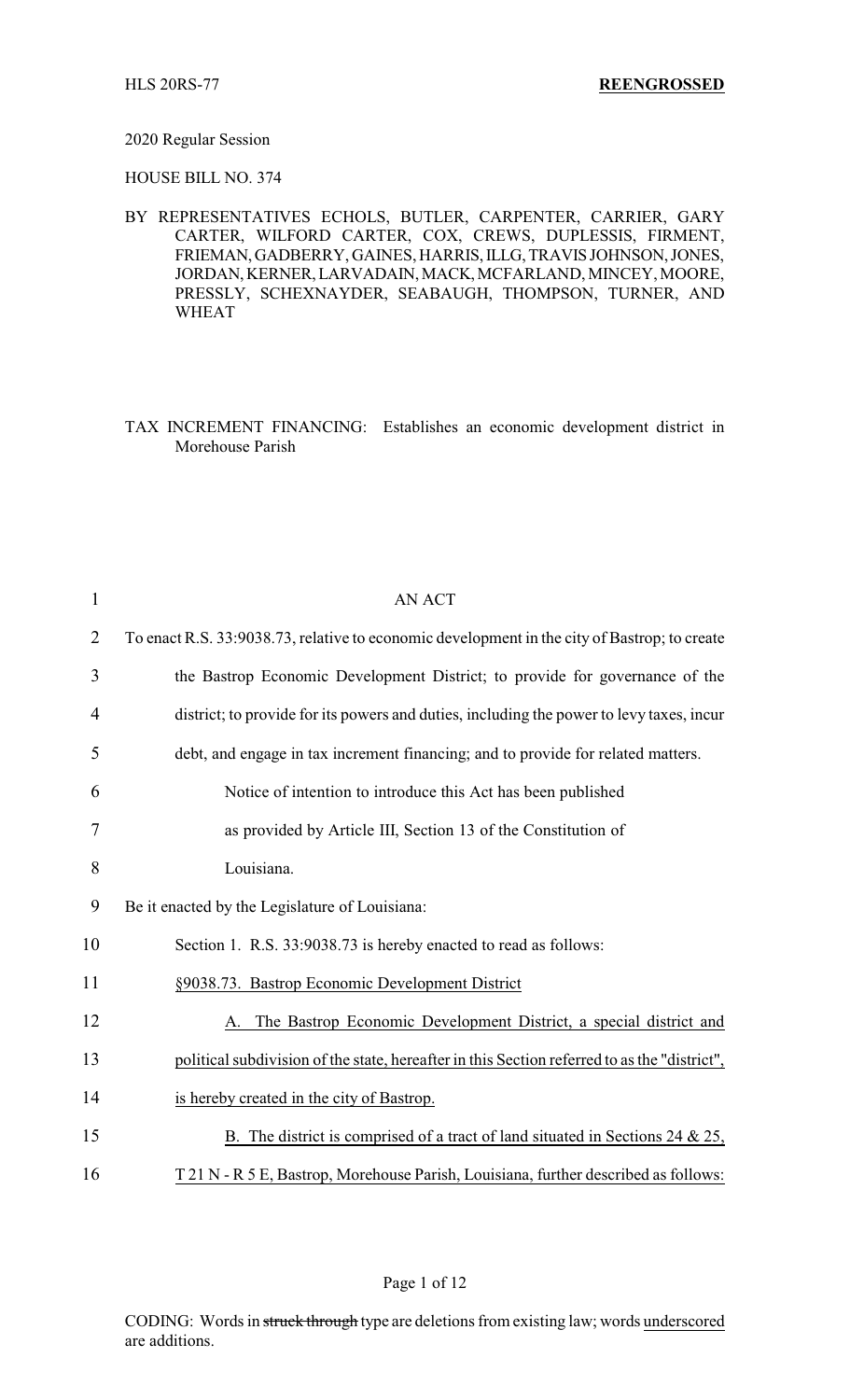| $\mathbf{1}$   | BEGINNING at the southwest corner of the Northwest One Quarter of the                           |  |
|----------------|-------------------------------------------------------------------------------------------------|--|
| $\overline{2}$ | Southeast One Quarter of Section 24, T 21 N - R 5 E, Morehouse Parish Louisiana                 |  |
| 3              | thence run North 00024157" West along the west line of said Northwest One Quarter               |  |
| $\overline{4}$ | of the Southeast One Quarter for 563.80 feet to an iron pipe the projection of the east         |  |
| 5              | right of way line of the Arkansas, Louisiana & Missouri Railroad; thence run North              |  |
| 6              | 32°00'38" East along said projection and right of way for 1095.72 feet to point in the          |  |
| 7              | west right of way line of East Carter Avenue; thence run South 00009'45" West                   |  |
| 8              | along said right of way line for 172.99 feet to a point in the south line of the                |  |
| 9              | Southwest One Quarter of the Northeast One Quarter; thence run North 89°50'15"                  |  |
| 10             | West along said south line for 7.94 feet to a point; thence run South $00^{\circ}0945$ " West   |  |
| 11             | for 60.02 feet to a point; thence run South $89^{\circ}50'15''$ East for 34.34 feet to a point; |  |
| 12             | thence run South 00°39'07" East for 678.28 feet to a cap; thence run South 89°43'41"            |  |
| 13             | East for 448.80 feet to an iron pipe in the east line of the Northwest One Quarter of           |  |
| 14             | the Southeast One Quarter; thence run South $00^{\circ}45.06$ " East along said east line for   |  |
| 15             | 245.90 feet to an iron pipe at the northwest corner of Lot 12 of Summerlin Place as             |  |
| 16             | per Official Plat Book 2, Page 21; thence run South 89°44'52" East along the north              |  |
| 17             | line of said Lot 12 for 118.81 feet to an iron pipe at the northeast corner thereof;            |  |
| 18             | thence run South 00048'48" East along the east line of said Lot 12 for 304.03 feet to           |  |
| 19             | a rebar at the southeast corner thereof and being in the north right of way line of             |  |
| 20             | Summerlin Lane; thence run North 89°50'25" West along said right of way line and                |  |
| 21             | south line of said Lot 12 for 118.96 feet to a point at the southwest corner of said Lot        |  |
| 22             | 12; thence run North 00°47 03" West along the west line of said Lot 12 for 27.14 feet           |  |
| 23             | to a point; thence run South 89°41'28" West for 115.95 feet to a point; thence run              |  |
| 24             | South 00045'52" East for 57.61 feet to a point; thence run South 89°50'25" East for             |  |
| 25             | 78.89 feet to a point in the west line of Orval Avenue; thence run South 00°43 41"              |  |
| 26             | East along said right of way line for 147.67 feet to a point; thence run South                  |  |
| 27             | 89°44'16" West for 78.79 feet to a point; thence run South 00045 52" East for 98.34             |  |
| 28             | feet to an iron pipe; thence run North 89°44'16" East for 78.73 feet to an iron pipe            |  |
| 29             | in the west right of way line of said Orval Avenue; thence run South 00043'41" East             |  |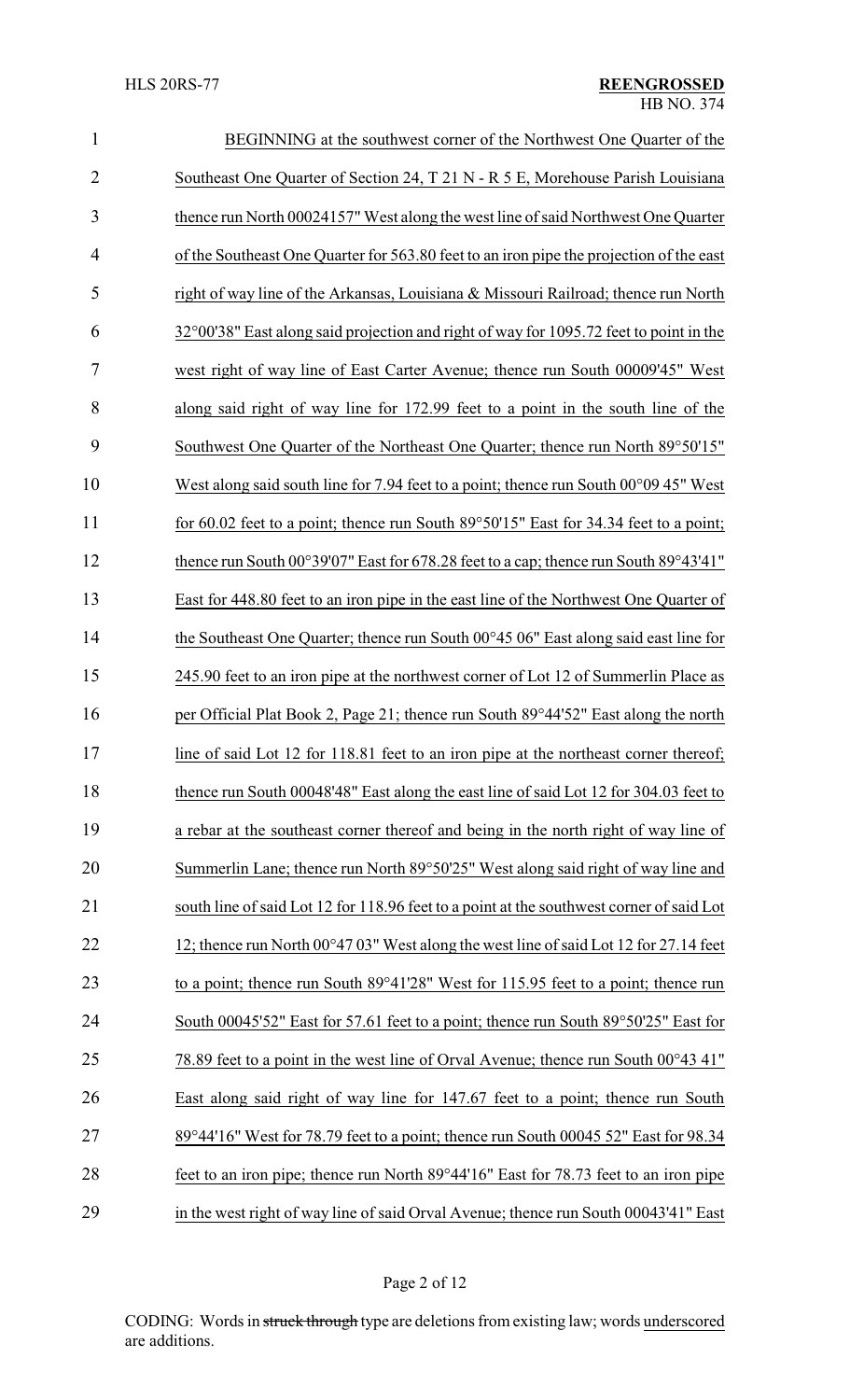| $\mathbf{1}$   | along said right of way line for 49.17 feet to an iron pipe; thence run South 89°44'16"        |
|----------------|------------------------------------------------------------------------------------------------|
| $\overline{2}$ | West for 78.70 feet to a cap; thence run North 89°53'40" West for 39.07 feet to a              |
| 3              | point; thence run North 00°35'20" West for 110.21 feet to an iron pipe; thence run             |
| $\overline{4}$ | North 89°53'37" West for 147.77 feet to a monument; thence run South 00°36'28"                 |
| 5              | East for 141.04 feet to a point in the projection of the south line of Orval Avenue;           |
| 6              | thence run South 89°57'07" East along said projection for 30.01 feet to a point;               |
| 7              | thence run North 89°55'34" East along said projection and the north line of Lot 2 of           |
| 8              | Block 2 of Fairview Addition to Bastrop as per Official Plat Book 1, Page 21 of the            |
| 9              | records of Morehouse Parish, Louisiana for 177.08 feet to a monument at the                    |
| 10             | northeast corner of said Lot 2; thence run South 00°42 38" East along the east line            |
| 11             | of Lots 2, 3 & 6 of Block 2 of said Fairview Addition for 179.77 feet to a point at the        |
| 12             | southeast corner of said Lot 6; thence run North 89°55'34" East along the north line           |
| 13             | of Lot 8 of said Block 2 for 177.02 feet to an iron pipe; thence run South $00^{\circ}41'16''$ |
| 14             | East along the east line of Lots $8 \& 9$ of said Block 2 for 156.59 feet to an iron pipe;     |
| 15             | thence run South 00049122" East for 59.66 feet to a point at the northeast corner of           |
| 16             | Block 7 of said Fairview Addition; thence run South 00°49'22" East along the east              |
| 17             | line of said Block 7 and the projection thereof for 220.42 feet to an iron pipe; thence        |
| 18             | run South 89°53'29" West for 132.65 feet to an iron pipe in the projection of the east         |
| 19             | line of Lot 2 of Block 8 of said Fairview Addition; thence run South 00°58 16" East            |
| 20             | along said east line and the projection thereof for 90.39 feet to an iron pipe at the          |
| 21             | southeast corner of said Lot 2; thence run North 89041343" East along the north line           |
| 22             | of Lot 4 of said Block 8 for 132.19 feet to a rebar at the northeast corner of said Lot        |
| 23             | 4 being in the west right of way line of Fox Street; thence run South 00°36'46" East           |
| 24             | along said west right of way line being the east line of Lots 4, 5, 8 $\&$ 9 of said Block     |
| 25             | 8 and Lots 1, 4 & 5 of Block 15 of said Fairview Addition for 475.25 feet to a point           |
| 26             | at the southeast corner of said Lot 5; thence run South 45°32'41" West for 79.61 feet          |
| 27             | to a point at the northeast corner of Block 1 of the Fox Addition as per Official Plat         |
| 28             | Book 1, Page 14; thence run South 00°07'46" East along the east line of said Block             |
| 29             | 1 for 400.22 feet to a point in the north right of way line of Charles Avenue; thence          |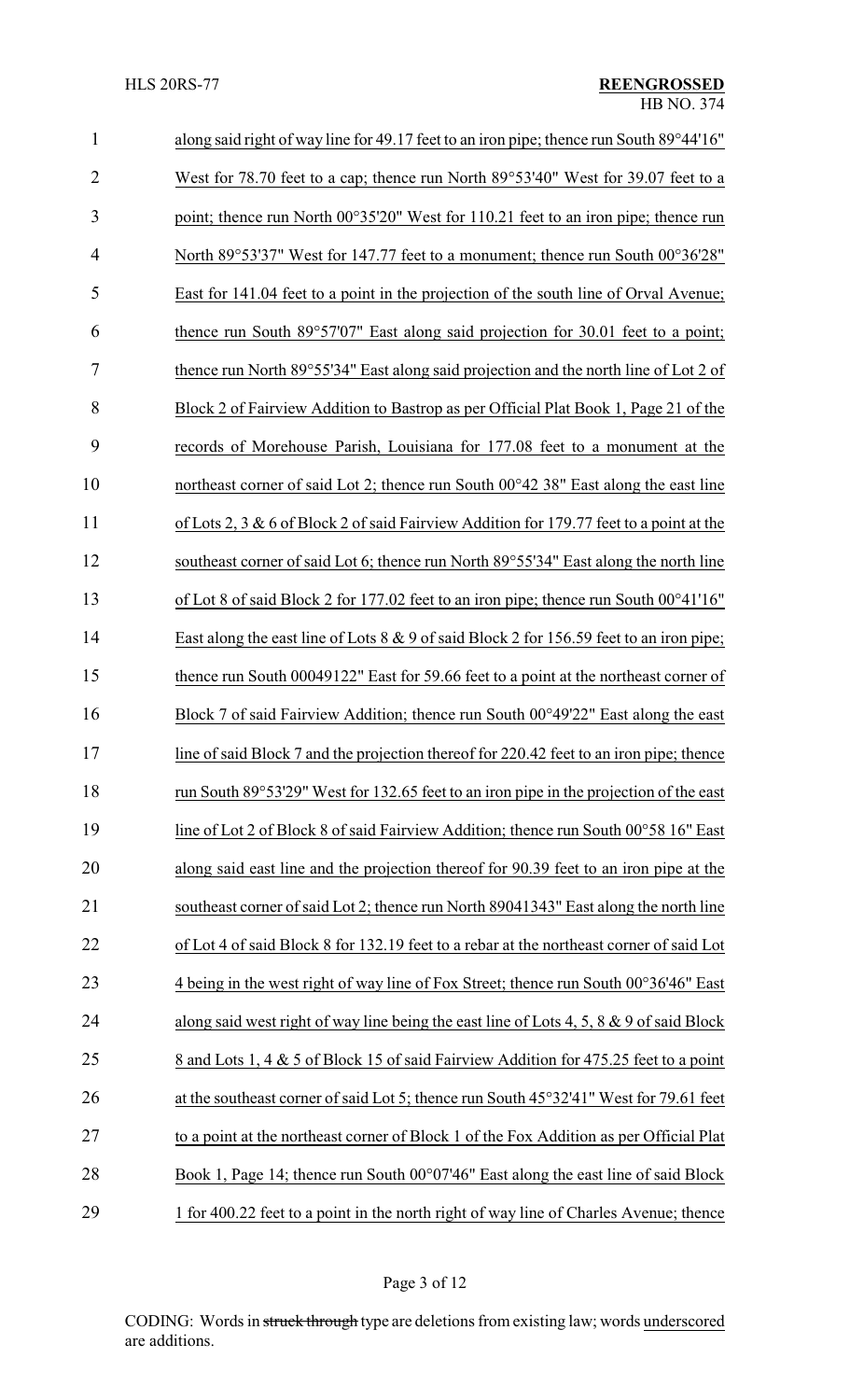| $\mathbf{1}$   | run South 89°43'40" West along said right of way line and south line of Lots 15 $\&$            |
|----------------|-------------------------------------------------------------------------------------------------|
| $\overline{2}$ | 16 of said Block 1 for 211.13 feet to a point at the southwest corner of Lot 15; thence         |
| 3              | run South $00^{\circ}0836$ " East along the projection of the west line of said Block 1 for     |
| $\overline{4}$ | 42.31 feet to a point in the south right of way line of Charles Avenue also being               |
| 5              | north line of Lot 6 of Block 6 of the Spear Property as per Conveyance Book 61,                 |
| 6              | Page 88 $\frac{1}{2}$ ; thence run North 89°33 28" East along said right of way line and north  |
| 7              | line of Lots 6 & 7of said Block 6 of the Spear Property for 123.08 feet to a point;             |
| 8              | thence run South 00021125" East for 149.85 feet to an iron pipe; thence run North               |
| 9              | 89°34'15" East for 100.09 feet to an iron pipe; thence run South 00°15'47" East for             |
| 10             | 149.82 feet to an iron pipe in the south line of Lot 8 also being the north right of way        |
| 11             | line of John Avenue; thence run South 89°34'17" West along said lot line and right              |
| 12             | of way line for 99.85 feet to a point; thence run South 00°21125" East for 50.08 feet           |
| 13             | to a point in the south right of way line of said John Avenue also being in the north           |
| 14             | line of Lot 4 of said Spear Property; thence run North 89°36'10" East along the north           |
| 15             | line of Lots 4, 3 & 2 for 199.34 feet to a monument; thence run South $00^{\circ}2758$ " East   |
| 16             | for 276.76 feet to an aluminum monument in the north right of way line of Colliers              |
| 17             | Lane and the south line of Lot 2; thence run South 89°34'35" West along said right              |
| 18             | of way line and south line of Lots $2 \& 3$ for 150.00 feet to a point at the southwest         |
| 19             | corner of Lot 3; thence run South 63°55'38" West along said right of way line and               |
| 20             | south line of Lots 4 and 1 and the projection thereof for 213.53 feet to a point; thence        |
| 21             | run South 64°03'51" West along said right of way line for 443.05 feet to a point;               |
| 22             | thence run South 89°20′52″ West along said right of way line for 502.35 feet to a an            |
| 23             | iron pipe in the western right of way line of Center Street; thence run South 00036             |
| 24             | 17" East along the west right of way line of Center Street and the east line of Lot 8           |
| 25             | of Shockney's Addition as per Notarial Book 42, Page 801 of the records of                      |
| 26             | Morehouse Parish, Louisiana for 194.91 feet to a point at the southeast corner of said          |
| 27             | Lot 8; thence run South 89°0T53" West along the south line of Lots 8, 9 & 10 of said            |
| 28             | Shockney's Addition and the projection thereof for 195.00 feet to a point; thence run           |
| 29             | South $00^{\circ}27$ 52" East for 144.14 feet to an iron pipe in the north right of way line of |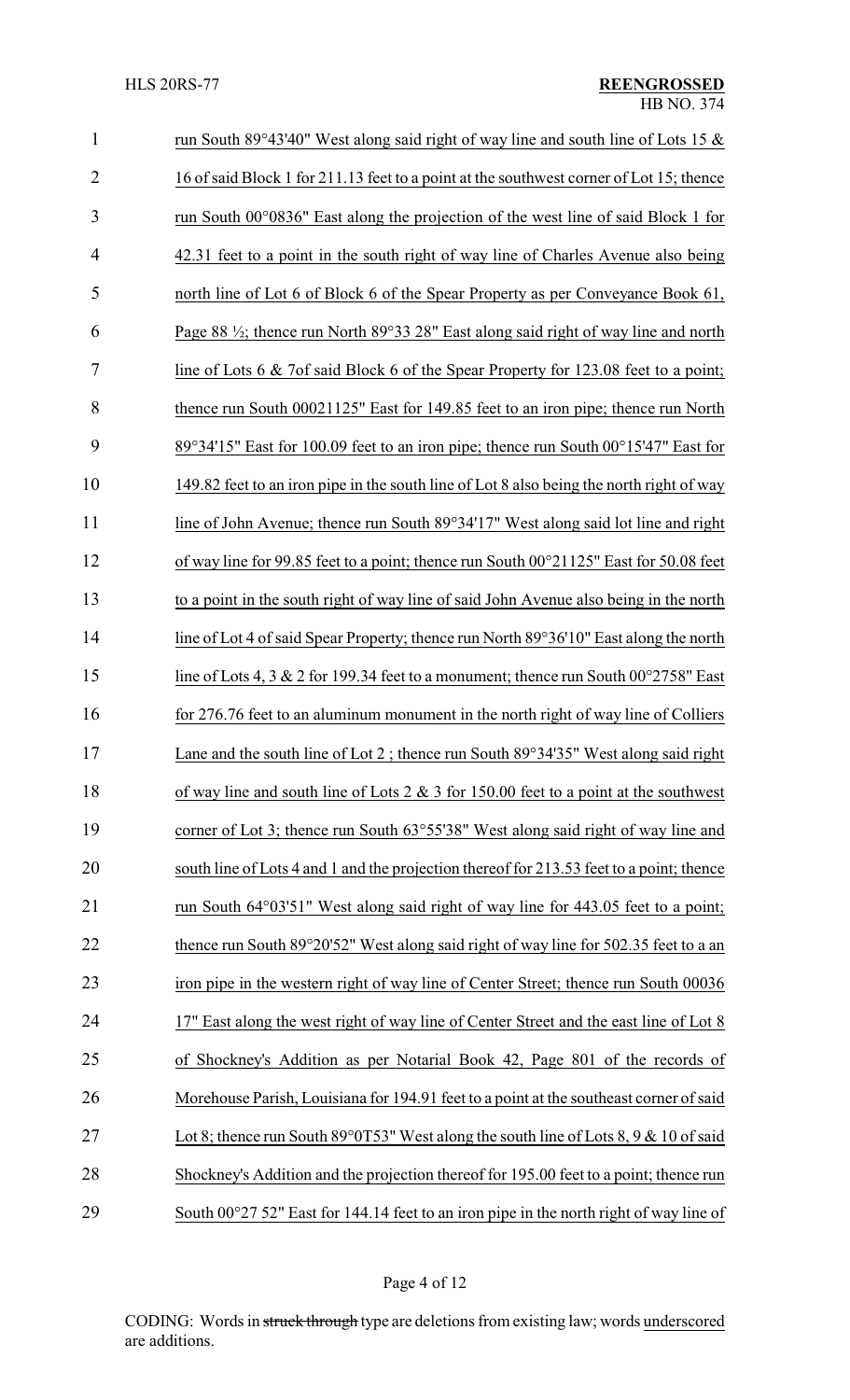| $\mathbf{1}$   | East Cypress Avenue; thence run South 89°36 55" West along said right of way line                  |  |
|----------------|----------------------------------------------------------------------------------------------------|--|
| $\overline{2}$ | for 189.68 feet to point in the east right of way line of the Missouri Pacific Railroad;           |  |
| 3              | thence run North 00059 51" West along said right of way line for 913.46 feet to an                 |  |
| 4              | iron pipe; thence run North 89°00'13" East along said right of way line for 25.00 feet             |  |
| 5              | to an iron pipe; thence run North 00°59'52" West along said right of way line for                  |  |
| 6              | 164.36 feet to the P.C. of a curve to the left; thence run in a northwesterly direction            |  |
| 7              | along said right of way and curve having a Radius of 3066.08 feet, the Chord being                 |  |
| 8              | North 06°07'05" West 547.18 feet for 547.91 feet to the P.T. of said curve; thence                 |  |
| 9              | run North 11°14'11" West along said right of way line for 326.95 feet to a point;                  |  |
| 10             | thence run EAST 296.59 feet to a point; thence run North 34°23'01" East for 316.28                 |  |
| 11             | feet to a an iron pipe; thence run North 22°19'18" East for 107.05 feet to a point;                |  |
| 12             | thence run North 09°20'14" East for 115.80 feet to a point; thence run North                       |  |
| 13             | $00^{\circ}52'53''$ West for 654.36 feet to a point; thence run North $00^{\circ}08'12''$ West for |  |
| 14             | 66.79 feet to a point; thence run South 89°48′05" West for 10.28 feet to a set 1" iron             |  |
| 15             | pipe in the west line of the Southwest One Quarter of the Southeast One Quarter of                 |  |
| 16             | Section 24; thence run North $00^{\circ}24'57''$ West along said west line for 132.00 feet to      |  |
| 17             | a point and The Point Of Beginning.                                                                |  |
| 18             | C. The district is created to provide for cooperative economic development                         |  |
| 19             | between the district, the city of Bastrop, Morehouse Parish, the state, and the owner              |  |
| 20             | or owners of property within the district in order to provide for costs related to                 |  |
| 21             | infrastructure and other economic development initiatives within the district as                   |  |
| 22             | determined by the governing authority of the district.                                             |  |
| 23             | D. The district shall be governed by the governing authority of Bastrop.                           |  |
| 24             | The district, acting by and through its governing authority, may exercise<br>Е.                    |  |
| 25             | all powers of a political subdivision and a special district necessary or convenient for           |  |
| 26             | carrying out its objects and purposes including but not limited to the following:                  |  |
| 27             | To sue and to be sued.<br>(1)                                                                      |  |
| 28             | (2) To adopt bylaws and rules and regulations.                                                     |  |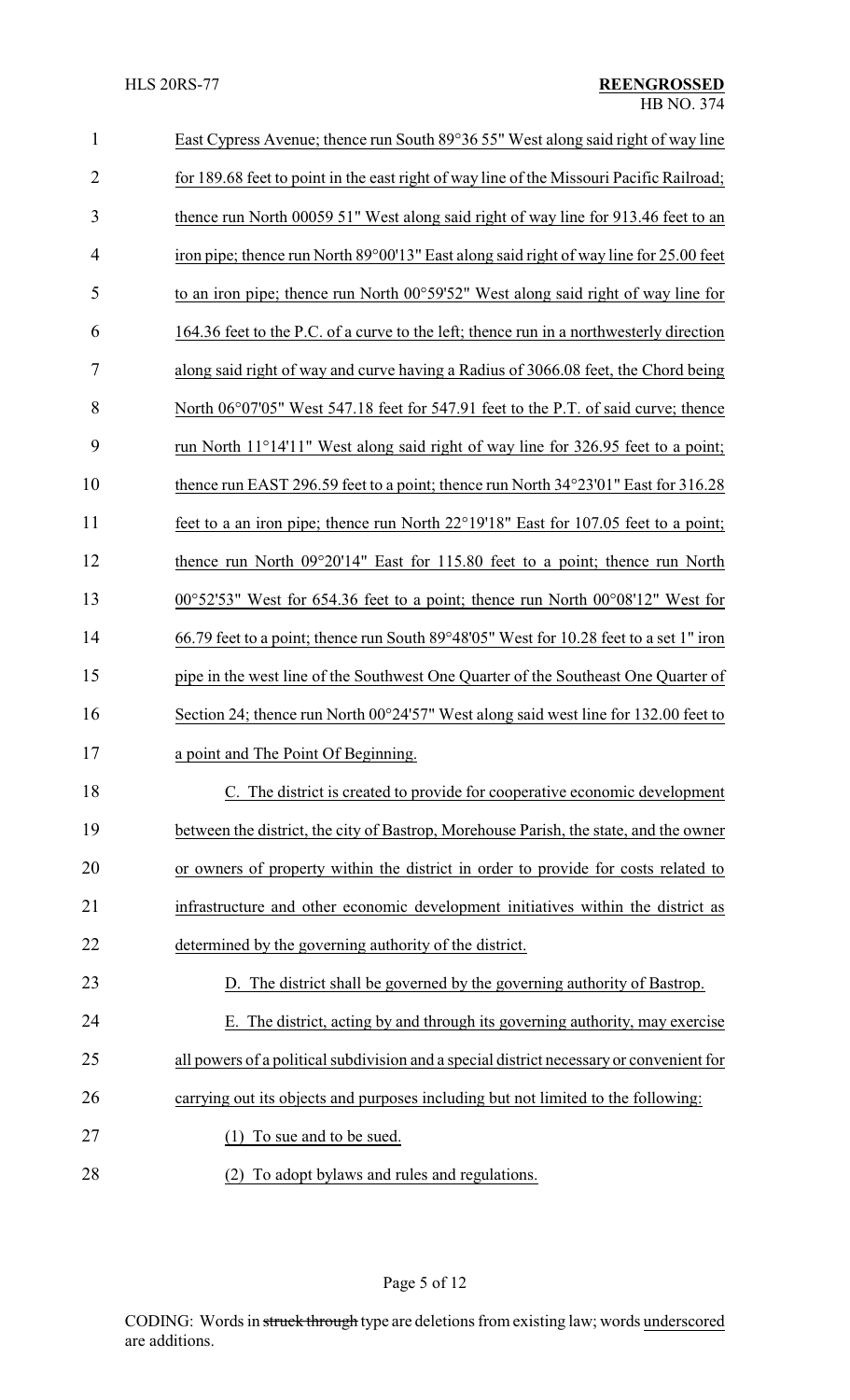| $\mathbf{1}$ | To receive by gift, grant, or donation any sum of money, property, aid<br>(3)             |  |
|--------------|-------------------------------------------------------------------------------------------|--|
| 2            | or assistance from the United States, the state of Louisiana, or any political            |  |
| 3            | subdivision thereof, or any person, firm, or corporation.                                 |  |
| 4            | (4) To enter contracts, agreements, or cooperative endeavors with the state               |  |
| 5            | and its political subdivisions or political corporations and with any public or private   |  |
| 6            | association, corporation, business entity, or individual.                                 |  |
| 7            | (5) To appoint officers, agents, and employees, prescribe their duties, and fix           |  |
| 8            | their compensation.                                                                       |  |
| 9            | To acquire by gift, grant, purchase, or lease property as necessary or<br>(6)             |  |
| 10           | desirable for carrying out its objectives and purposes and to mortgage and sell           |  |
| 11           | property.                                                                                 |  |
| 12           | In its own name and on its own behalf, to incur debt and to issue bonds,<br>(7)           |  |
| 13           | notes, certificates, and other evidences of indebtedness. For this purpose the district   |  |
| 14           | is deemed and shall be considered an issuer for purposes of R.S. 33:9037 and is, to       |  |
| 15           | the extent not in conflict with this Section, subject to the provisions of R.S. 33:9037.  |  |
| 16           | (8) To establish funds or accounts as necessary for the conduct of its affairs.           |  |
| 17           | (9) To do all things reasonably necessary to accomplish the purposes of this              |  |
| 18           | Section.                                                                                  |  |
| 19           | (10)<br>To designate by ordinance any territory within the district as a                  |  |
| 20           | subdistrict in which shall be exercised, to the exclusion of the remainder of the         |  |
| 21           | district, any authority provided to the district by Subsection F of this Section or any   |  |
| 22           | other provision of this Section or other law.                                             |  |
| 23           | $F(1)$ To provide for the costs of a project to fund infrastructure within the            |  |
| 24           | district, the district shall have such tax increment finance authority, taxing authority, |  |
| 25           | and other authority that is provided to local governmental subdivisions in Part II of     |  |
| 26           | this Chapter, including but not limited to the following: ad valorem tax increment        |  |
| 27           | financing and bonding in R.S. 33:9038.33; sales tax increment financing and bonding       |  |
| 28           | in R.S. 33:9038.34; cooperative endeavor authority in R.S. 33:9038.35; bond               |  |
| 29           | authority in R.S. 33:9038.38; and ad valorem, sales tax, and hotel occupancy tax          |  |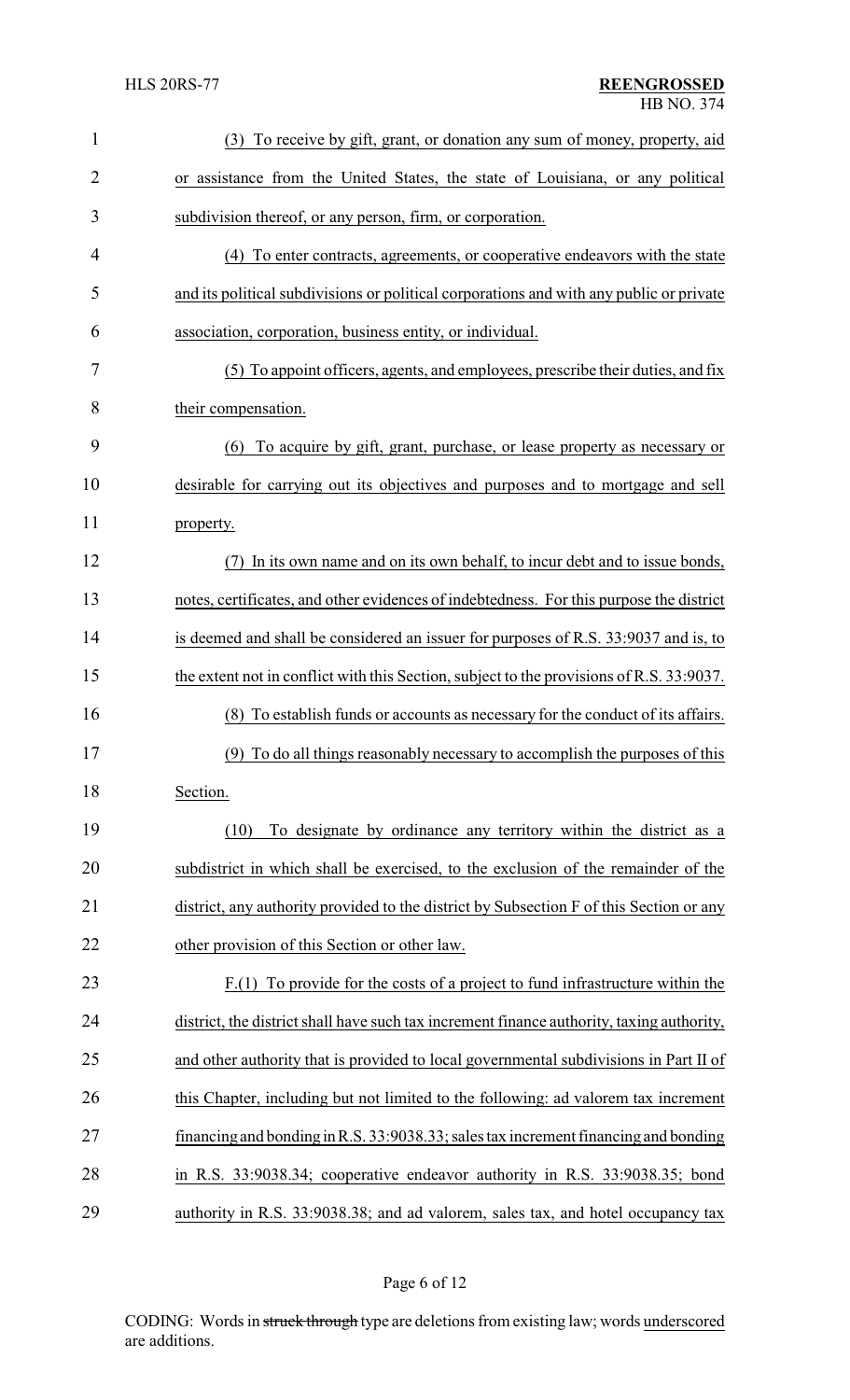| $\mathbf{1}$   | authority in R.S. 33:9038.39. A project to fund infrastructure within the district is      |  |
|----------------|--------------------------------------------------------------------------------------------|--|
| $\overline{2}$ | hereby deemed to be an economic development project as provided for in Part II of          |  |
| 3              | this Chapter. An agreement entered by the district and any affected tax recipient          |  |
| 4              | entity authorizing the use and dedication of the affected tax recipient entity's           |  |
| 5              | incremental increase in taxes may include additional public or private entities as         |  |
| 6              | parties to such agreement and may include such terms, conditions, and other                |  |
| 7              | provisions to which all parties to such agreement consent.                                 |  |
| 8              | (2) Notwithstanding any provision of Part II of this Chapter or any other law              |  |
| 9              | to the contrary, any powers, authorities, or duties granted under such laws may be         |  |
| 10             | restricted to a subdistrict, the territory of which shall be established by ordinance of   |  |
| 11             | the governing authority of the district.                                                   |  |
| 12             | G. The district may pledge any taxes collected under the authority of this                 |  |
| 13             | Section to any economic development project in furtherance of the purposes of the          |  |
| 14             | district.                                                                                  |  |
| 15             | H.(1)<br>The district may construct and acquire facilities, including the                  |  |
| 16             | acquisition of sites and other necessary property or appurtenances thereto within the      |  |
| 17             | district, or outside the district if the project is undertaken conjointly with other local |  |
| 18             | units of government, under the authority of the Local Services Law, R.S. 33:1321 et        |  |
| 19             | seq. or other authorizing authority and may acquire, construct, improve, operate,          |  |
| 20             | maintain, and provide improvements and services necessary therefor, including but          |  |
| 21             | not limited to roads, street lighting, bridges, rail facilities, drainage, sewage disposal |  |
| 22             | facilities, solid waste disposal facilities, waterworks, and other utilities and related   |  |
| 23             | properties.                                                                                |  |
| 24             | The district shall also have the authority to sell, lease, or otherwise<br>(2)             |  |
| 25             | dispose of, by suitable and appropriate contract, to any enterprise located or existing    |  |
| 26             | within the district all or any part of a site, building, or other property owned by the    |  |
| 27             | district. In determining the consideration for any contract to lease, sell, or otherwise   |  |
| 28             | dispose of lands, buildings, or other property of the district, the governing authority    |  |
| 29             | may take into consideration the value of the lands, buildings, or other properties         |  |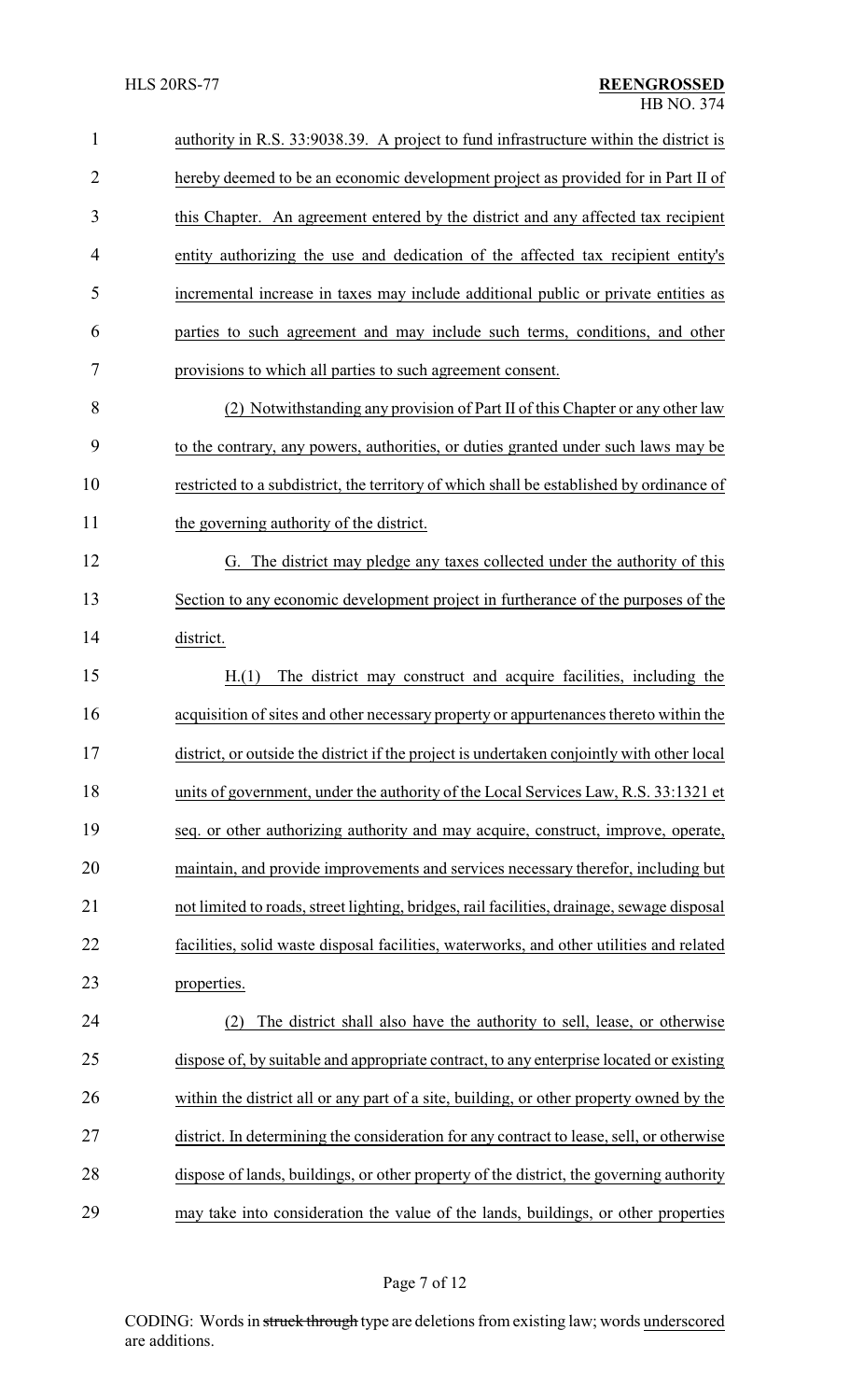involved as well as the potential value of the economic impact ofthe enterprise being induced to locate or expand within the district. Such economic impact shall include increased employment, increased use of local labor, wages and salaries to be paid, consumption of local materials, products, and resources, and special tax revenues to be generated by the enterprise acquiring or leasing lands, buildings, or other property from the district. The district may enter into leases.

 (3) The resolution or ordinance adopted by the governing authority authorizing any lease, sale, or other disposition of lands, buildings, or other property of the district or any attachment thereto shall set forth, in a general way, the terms of the authorized lease, sale, or other disposition, and such resolution or ordinance shall be published as soon as possible in one issue of the official journal of the district. For a period of thirty days from the date of publication of any such resolution or ordinance, any interested person may contest the legality of such resolution or ordinance or the validity of the authorized lease, sale, or other disposition of district property, after which time no one shall have any cause of action to contest the legality of the resolution or ordinance or to draw into question the legality of the authorized lease, sale, or other disposition of district property for any cause whatsoever, and it shall be conclusively presumed thereafter that every legal requirement has been complied with and no court shall have authority to inquire into such matters after the lapse of thirty days.

21 I. The governing authority may levy annually an ad valorem tax, provided 22 that the amount, term, and purpose of the tax, as set out in a proposition submitted 23 to a vote in accordance with the Louisiana Election Code, shall be approved by a majority of the qualified electors of the district voting in an election held for that purpose. All funds derived under this Section may be used for any expenses or purposes of the district.

27 J.(1) The district may levy and cause to be collected a sales and use tax within the boundaries of the district for purposes and at a rate provided by the proposition authorizing its levy, which tax may exceed the limitation set forth in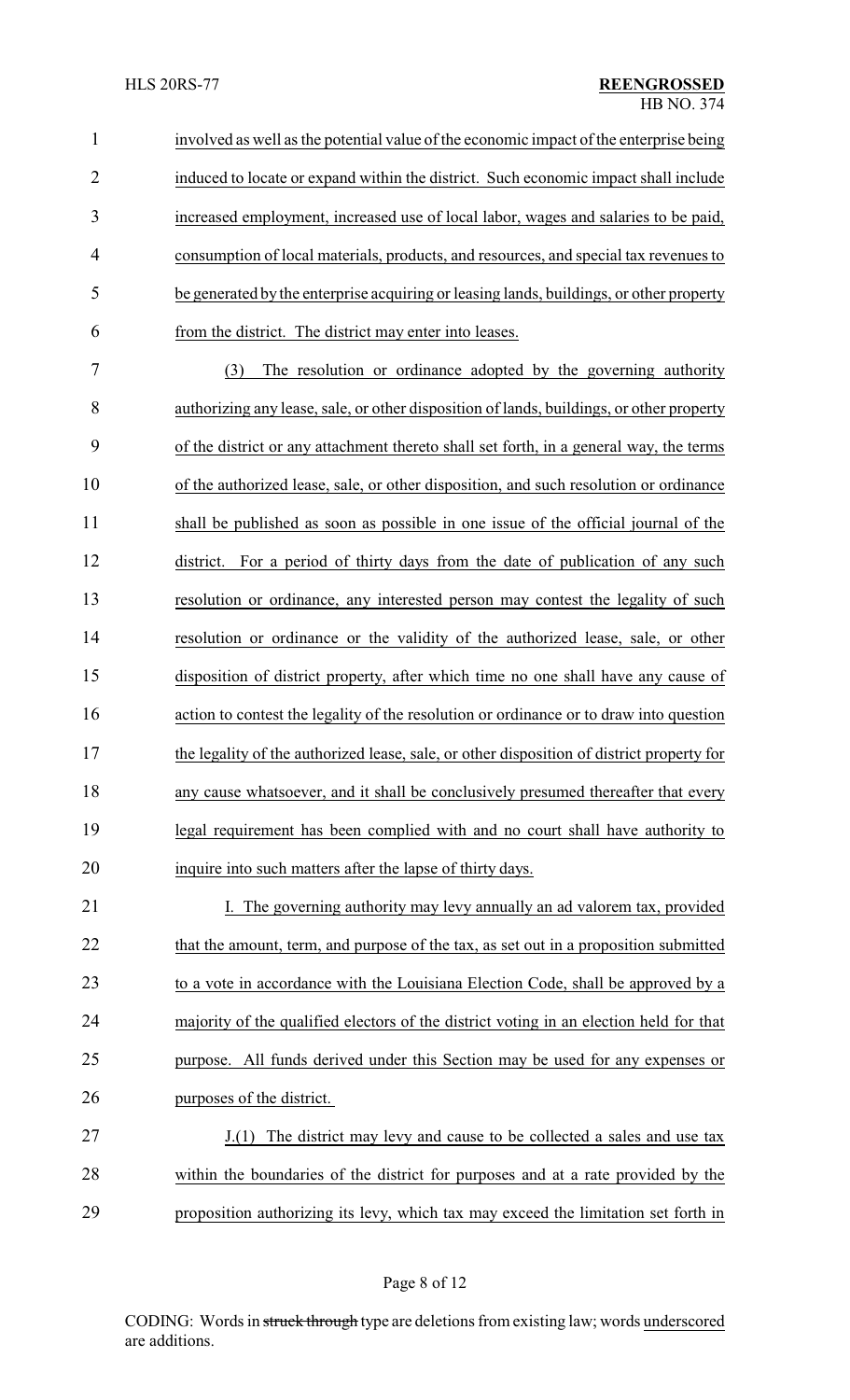| $\mathbf{1}$   | Article VI, Section 29(A) of the Constitution of Louisiana, if the proposition is        |  |
|----------------|------------------------------------------------------------------------------------------|--|
| $\overline{2}$ | approved by a majority of the qualified electors of the district voting in the election  |  |
| 3              | held for such purpose.                                                                   |  |
| 4              | (2) An election shall be conducted in accordance with the provisions of the              |  |
| 5              | Louisiana Election Code and at the time another election is being conducted              |  |
| 6              | throughout the state.                                                                    |  |
| 7              | (3) The tax shall be levied upon the sale at retail, the use, the lease or rental,       |  |
| 8              | consumption, the distribution, and storage for use or consumption of tangible            |  |
| 9              | personal property, and upon the sales of services within the district, all as presently  |  |
| 10             | defined in R.S. $47:301$ et seq.                                                         |  |
| 11             | Except where inapplicable, the procedure established by R.S. 47:301 et<br>(4)            |  |
| 12             | seq. shall be followed in the imposition, collection, and enforcement of the tax, and    |  |
| 13             | procedural details necessary to supplement those Sections and to make them               |  |
| 14             | applicable to the tax authorized by this Subsection shall be fixed in the resolution     |  |
| 15             | imposing the tax.                                                                        |  |
| 16             | $K(1)$ The district may incur debt for any one or more of its lawful purposes            |  |
| 17             | set forth in this Section, to issue in its name negotiable bonds, notes, certificates of |  |
| 18             | indebtedness, or other evidences of debt, and to provide for the security and payment    |  |
| 19             | thereof. The district may in its own name and on its own behalf incur debt and issue     |  |
| 20             | general obligation ad valorem property tax secured bonds under the authority of and      |  |
| 21             | subject to the provisions of Article VI, Section 33 of the Constitution of Louisiana,    |  |
| 22             | Subpart A of Part III of Chapter 4 of Subtitle II of Title 39 of the Louisiana Revised   |  |
| 23             | Statutes of 1950, when approved by a majority of the qualified voters of the district    |  |
| 24             | who vote in a special election called and conducted under the authority of the           |  |
| 25             | Louisiana Election Code. General obligation bonds of the district may be issued for      |  |
| 26             | any of the purposes for which the district is created or is authorized to act under any  |  |
| 27             | provisions of this Section, all of which purposes are hereby found and declared to be    |  |
| 28             | public purposes and functions of the state of Louisiana, which are delegated to the      |  |
| 29             | district.                                                                                |  |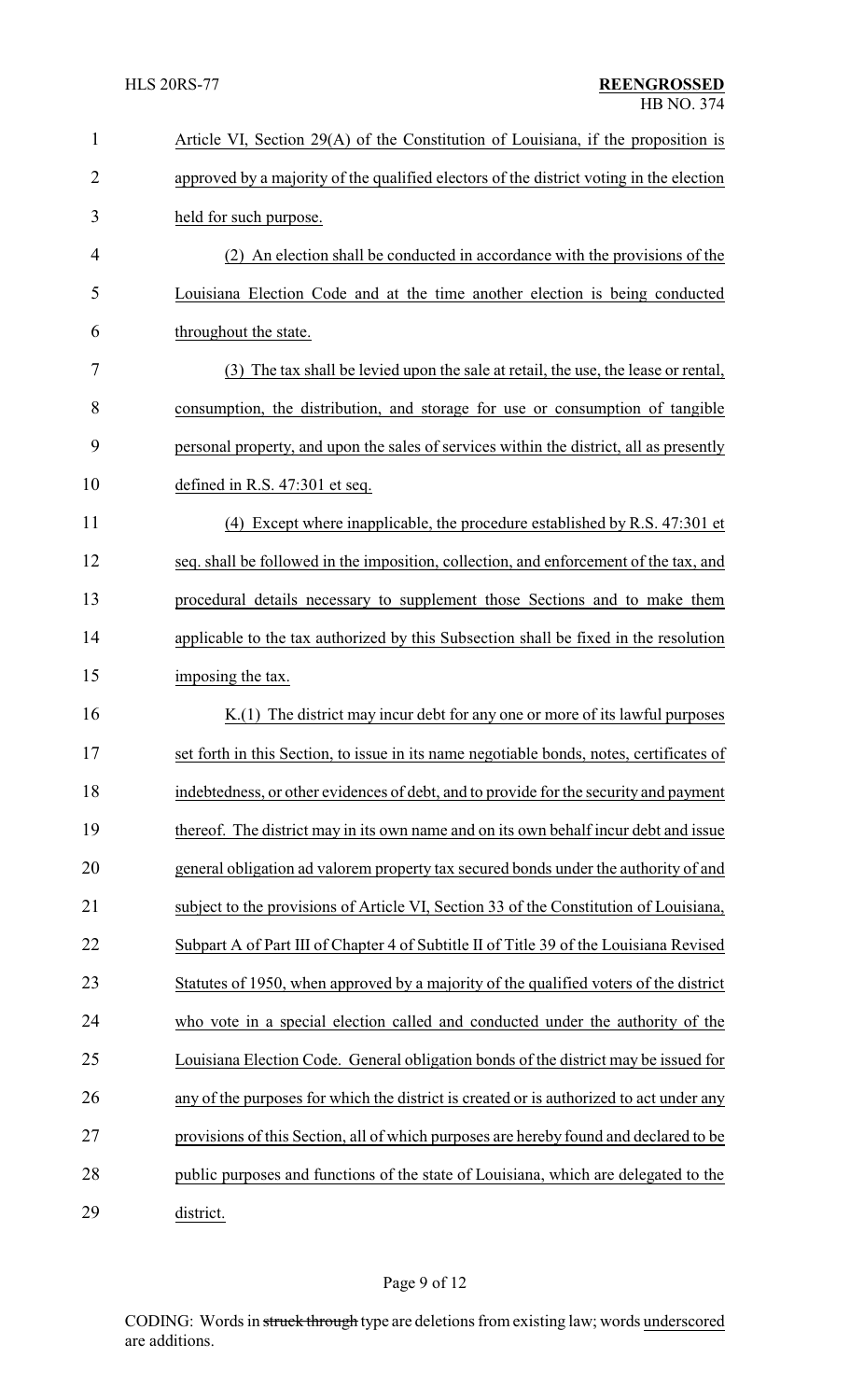| $\mathbf{1}$   | The district may in its own name and on its own behalf issue revenue                    |  |
|----------------|-----------------------------------------------------------------------------------------|--|
| $\overline{2}$ | bonds for the purposes for which the district is created or is authorized to act under  |  |
| 3              | any of the provisions of this Section, including industrial and commercial              |  |
| 4              | development revenue bonds. The bonds shall be issued in the manner as provided          |  |
| 5              | for in R.S. 39:991 through 1001 and R.S. 39:1011 through 1024.                          |  |
| 6              | (3) The district may in its own name and on its own behalf borrow from time             |  |
| 7              | to time in the form of certificates of indebtedness. The certificates shall be secured  |  |
| 8              | by the dedication and pledge of monies of the district derived from any lawful          |  |
| 9              | sources, including fees, lease rentals, service charges, local service agreement        |  |
| 10             | payments from one or more other contracting parties, the avails of ad valorem           |  |
| 11             | property taxation, or any combination of such sources of income, provided that the      |  |
| 12             | term of such certificates shall not exceed ten years and the annual debt service on the |  |
| 13             | amount borrowed shall not exceed the anticipated revenues to be dedicated and           |  |
| 14             | pledged to the payment of the certificates of indebtedness, as shall be estimated by    |  |
| 15             | the governing authority of the district at the time of the adoption of the resolution   |  |
| 16             | authorizing the issuance of such certificates. The estimate of the governing authority  |  |
| 17             | referred to in the authorizing resolution shall be conclusive for all purposes of this  |  |
| 18             | Section.                                                                                |  |
| 19             | (4) The district may borrow the amount of the anticipated proceeds of the ad            |  |
| 20             | valorem tax authorized by this Section for a period not to exceed ten years and may     |  |
| 21             | issue certificates of indebtedness therefor and may dedicate the avails of the tax      |  |
| 22             | funded for the payment thereof for the period of time said certificates are             |  |
| 23             | outstanding.                                                                            |  |
| 24             | The governing authority of the district may adopt resolutions or<br>(5)                 |  |
| 25             | ordinances as necessary for ordering, holding, canvassing, and promulgating the         |  |
| 26             | returns of any election required for the issuance of general obligation bonds, or       |  |
| 27             | limited tax secured obligations, or for the voting of a property tax millage, which     |  |
| 28             | resolutions or ordinances may include covenants for the security and payment of any     |  |
| 29             | bonds or other evidence of debt so issued.                                              |  |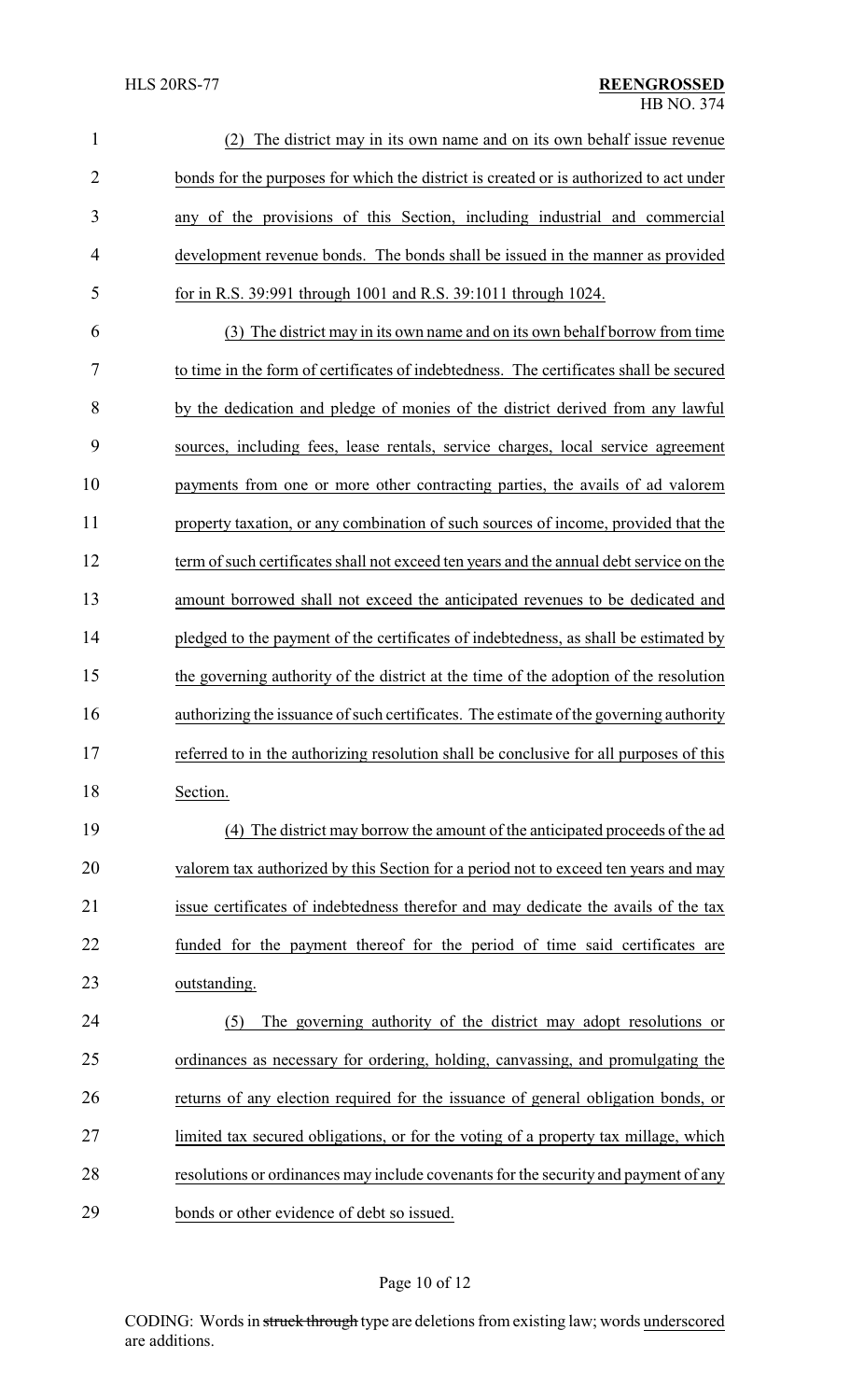| $\mathbf{1}$   | (6) For a period of thirty days from the date of publication of any resolution          |
|----------------|-----------------------------------------------------------------------------------------|
| $\overline{2}$ | or ordinance authorizing the issuance of any bonds, certificates of indebtedness,       |
| 3              | notes, or other evidence of debt of the district, any interested person may contest the |
| $\overline{4}$ | legality of such resolution or ordinance and the validity of such bonds, certificates   |
| 5              | of indebtedness, notes, or other evidence of debt issued or proposed to be issued       |
| 6              | thereunder and the security of their payment, after which time no one shall have any    |
| 7              | cause of action to contest the legality of the resolution or ordinance or to draw in    |
| 8              | question the legality of the bonds, certificates of indebtedness, notes, or other       |
| 9              | evidence of debt, the security therefor, or the debts represented thereby for any cause |
| 10             | whatever, and it shall be conclusively presumed that every legal requirement has        |
| 11             | been complied with, and no court shall have authority to inquire into such matters      |
| 12             | after the lapse of thirty days.                                                         |
| 13             | The issuance and sale of such bonds, certificates of indebtedness, notes,               |
| 14             | or other evidence of debt by the district is subject to approval by the State Bond      |
| 15             | Commission.                                                                             |
| 16             | (8) Such bonds, certificates of indebtedness, notes, or other evidence of debt          |
| 17             | have all the qualities of negotiable instruments under the commercial laws of the       |
| 18             | state of Louisiana.                                                                     |

## DIGEST

The digest printed below was prepared by House Legislative Services. It constitutes no part of the legislative instrument. The keyword, one-liner, abstract, and digest do not constitute part of the law or proof or indicia of legislative intent. [R.S. 1:13(B) and 24:177(E)]

| HB 374 Reengrossed | 2020 Regular Session | Echols |
|--------------------|----------------------|--------|
|                    |                      |        |

**Abstract:** Creates the Bastrop Economic Development District.

Proposed law creates the Bastrop Economic Development District to provide for cooperative economic development between the district, the city of Bastrop, Morehouse Parish, the state, and the owner or owners of property within the district in order to provide for costs related to infrastructure and other economic development initiatives.

Proposed law specifies the district's boundaries and provides that the governing authority of Bastrop governs the district.

Proposed law authorizes the district to exercise power necessary or convenient for carrying out its objects and purposes including: